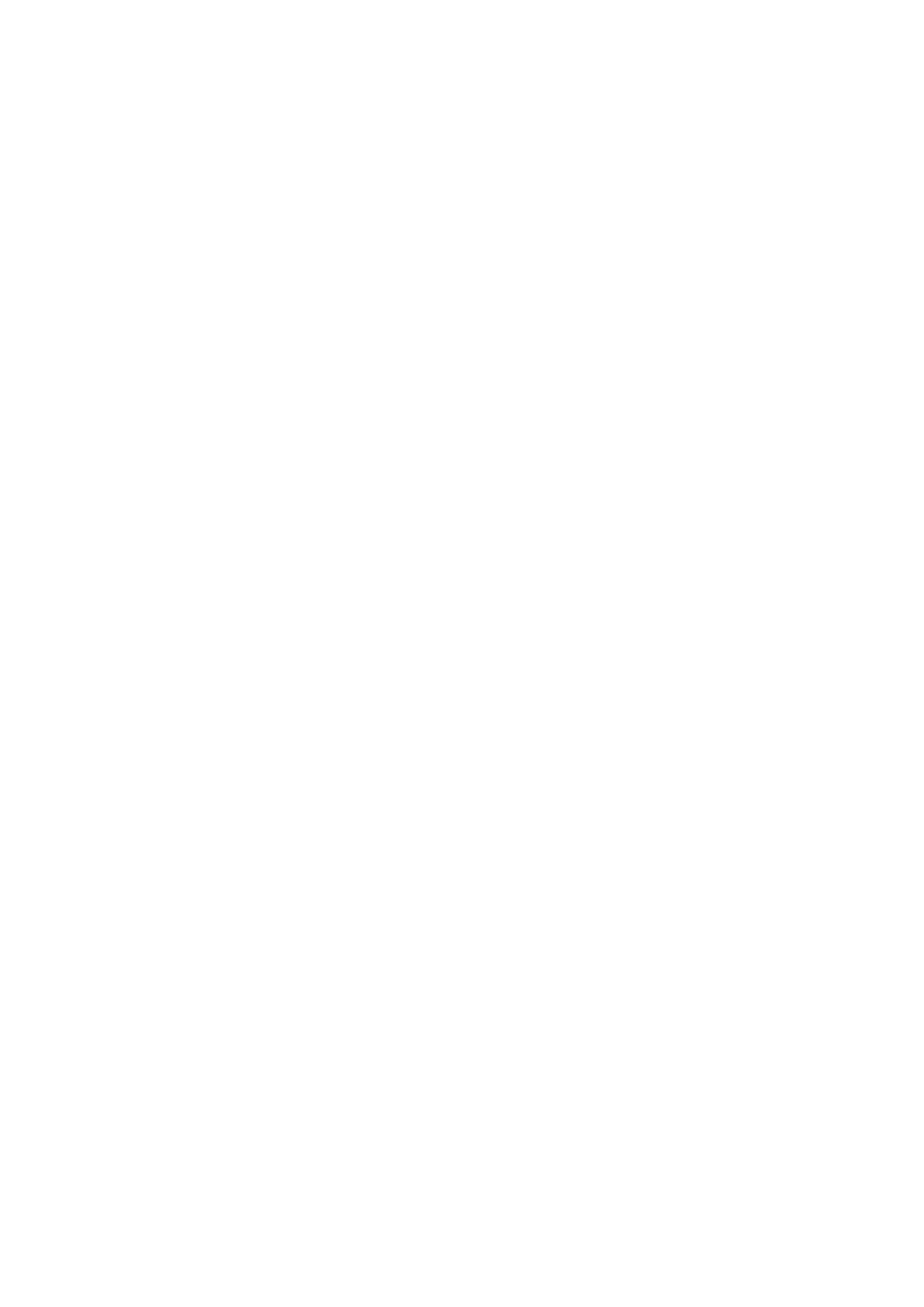*I certify that this public bill, which originated in the Legislative Assembly, has finally passed the Legislative Council and the Legislative Assembly of New South Wales.*

> *Clerk of the Legislative Assembly. Legislative Assembly, Sydney, , 2011*



New South Wales

## **Duties Amendment (First Home—New Home) Bill 2011**

Act No , 2011

An Act to amend the *Duties Act 1997* in relation to the duty exemptions and concessions available to first home buyers.

*I have examined this bill and find it to correspond in all respects with the bill as finally passed by both Houses.*

*Assistant Speaker of the Legislative Assembly.*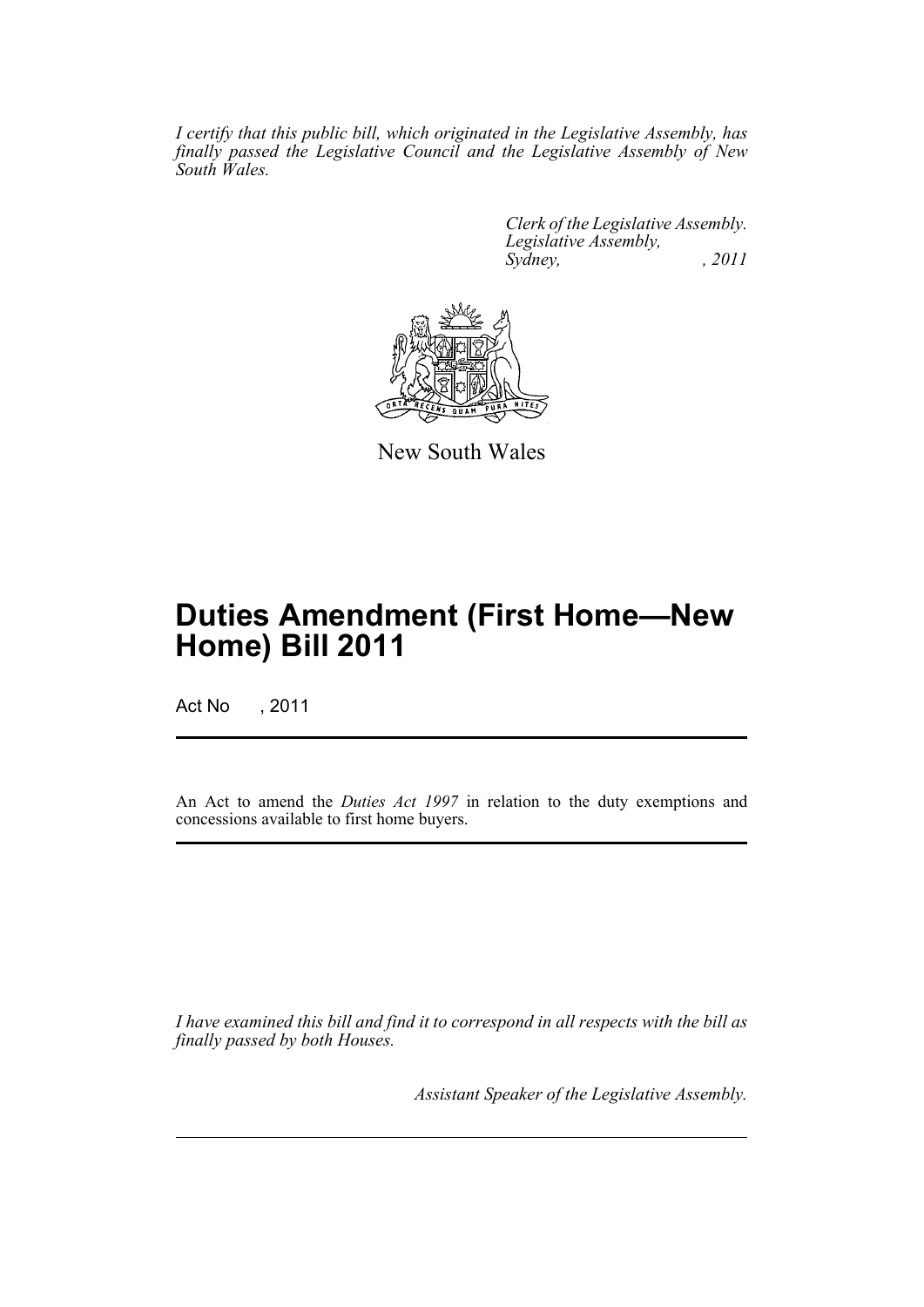### <span id="page-3-0"></span>**The Legislature of New South Wales enacts:**

#### **1 Name of Act**

This Act is the *Duties Amendment (First Home—New Home) Act 2011*.

#### <span id="page-3-1"></span>**2 Commencement**

This Act commences on 1 January 2012.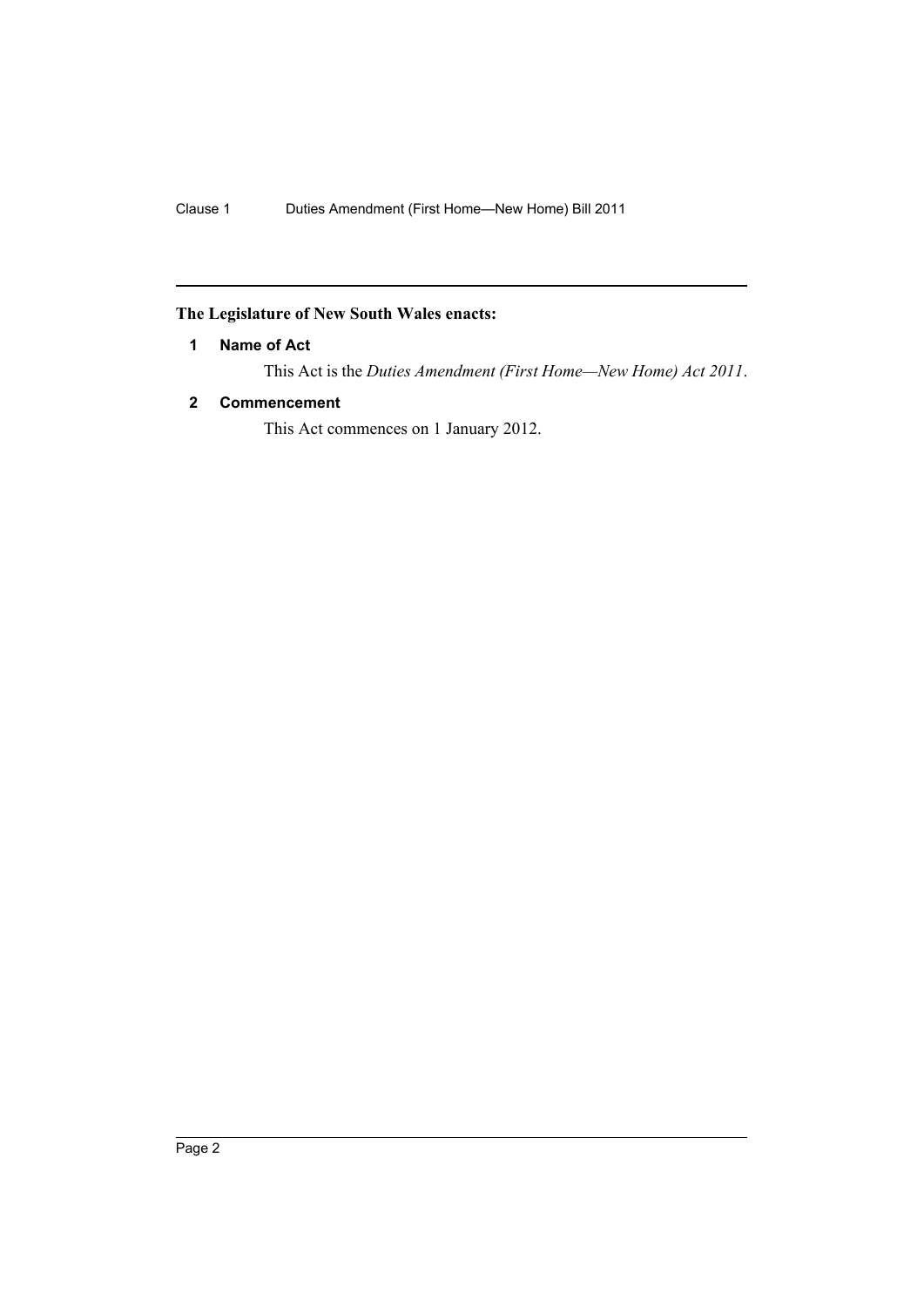Duties Amendment (First Home—New Home) Bill 2011

Amendment of Duties Act 1997 No 123 Schedule 1

## <span id="page-4-0"></span>**Schedule 1 Amendment of Duties Act 1997 No 123**

**[1] Chapter 2 (except sections 87A, 87D and 92)** Omit "First Home Plus" wherever occurring. Insert instead "First Home—New Home".

**[2] Chapter 2, Part 8, heading**

Omit the heading. Insert instead:

## **Part 8 Exemption and concession schemes for home transactions**

**[3] Chapter 2, Part 8, Division 1, Subdivision 1, heading** Omit the heading.

#### **[4] Section 69 The nature of the scheme**

Insert "a new home that is" after "acquiring".

**[5] Section 69**

Omit "and any mortgage given to assist the financing of the acquisition".

**[6] Section 70 Commencement**

Omit "4 April 2004" wherever occurring. Insert instead "1 January 2012".

**[7] Section 70 (c)**

Omit the paragraph.

#### **[8] Section 74 Eligible agreements or transfers**

Insert "new home that is a" after "acquisition of a" where firstly occurring in section 74 (1).

**[9] Section 77 Eligible mortgages** Omit the section.

#### **[10] Sections 78B (3) and (5) and 80A**

Omit "Subdivision" wherever occurring. Insert instead "Division".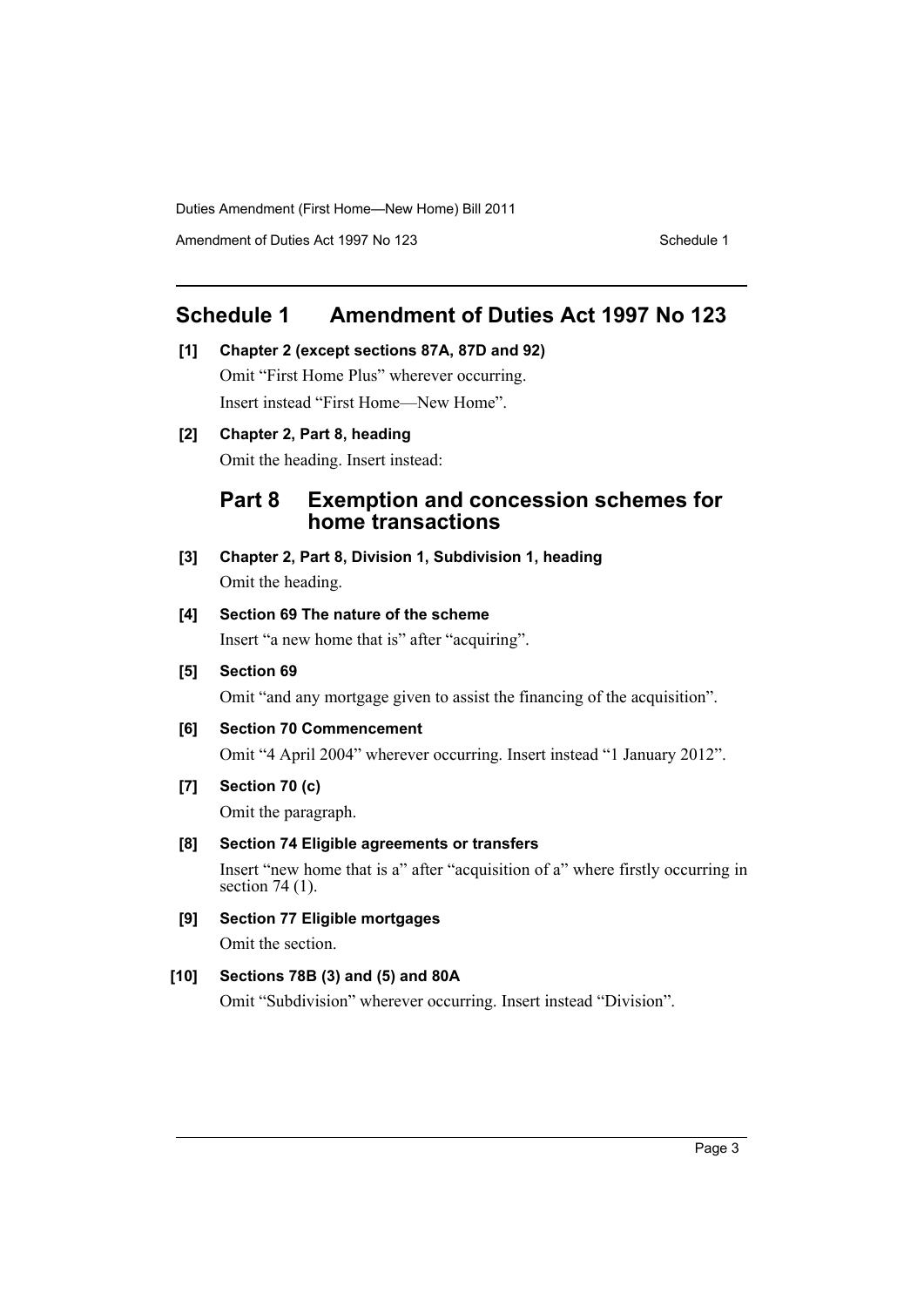Duties Amendment (First Home—New Home) Bill 2011

Schedule 1 Amendment of Duties Act 1997 No 123

#### **[11] Section 80A Definitions**

Insert in alphabetical order:

*home* means a building (affixed to land) that:

- (a) may lawfully be used as a place of residence, and
- (b) is, in the Chief Commissioner's opinion, a suitable building for use as a place of residence.

*new home* means a home that has not been previously occupied or sold as a place of residence, and includes a substantially renovated home.

*substantially renovated home* means a home that:

- (a) is new residential premises within the meaning of section 40-75 (1) (b) of the *A New Tax System (Goods and Services Tax) Act 1999* of the Commonwealth, and
- (b) as renovated, has not been previously occupied or sold as a place of residence.
- **[12] Chapter 2, Part 8, Division 1, Subdivisions 1A and 2** Omit the Subdivisions.
- **[13] Chapter 2, Part 8, Divisions 1A and 2**

Omit the Divisions.

**[14] Section 221 Eligible mortgages under First Home Plus** Omit the section.

#### **[15] Schedule 1 Savings, transitional and other provisions**

Insert at the end of clause 1 (1):

*Duties Amendment (First Home—New Home) Act 2011*

#### **[16] Schedule 1**

Insert at the end of the Schedule with appropriate Part and clause numbering:

## **Part Provisions consequent on enactment of Duties Amendment (First Home—New Home) Act 2011**

#### **First Home Plus scheme**

A provision of Division 1 of Part 8 of Chapter 2 that, immediately before 1 January 2012, applied in respect of the following transactions and instruments continues to apply in respect of